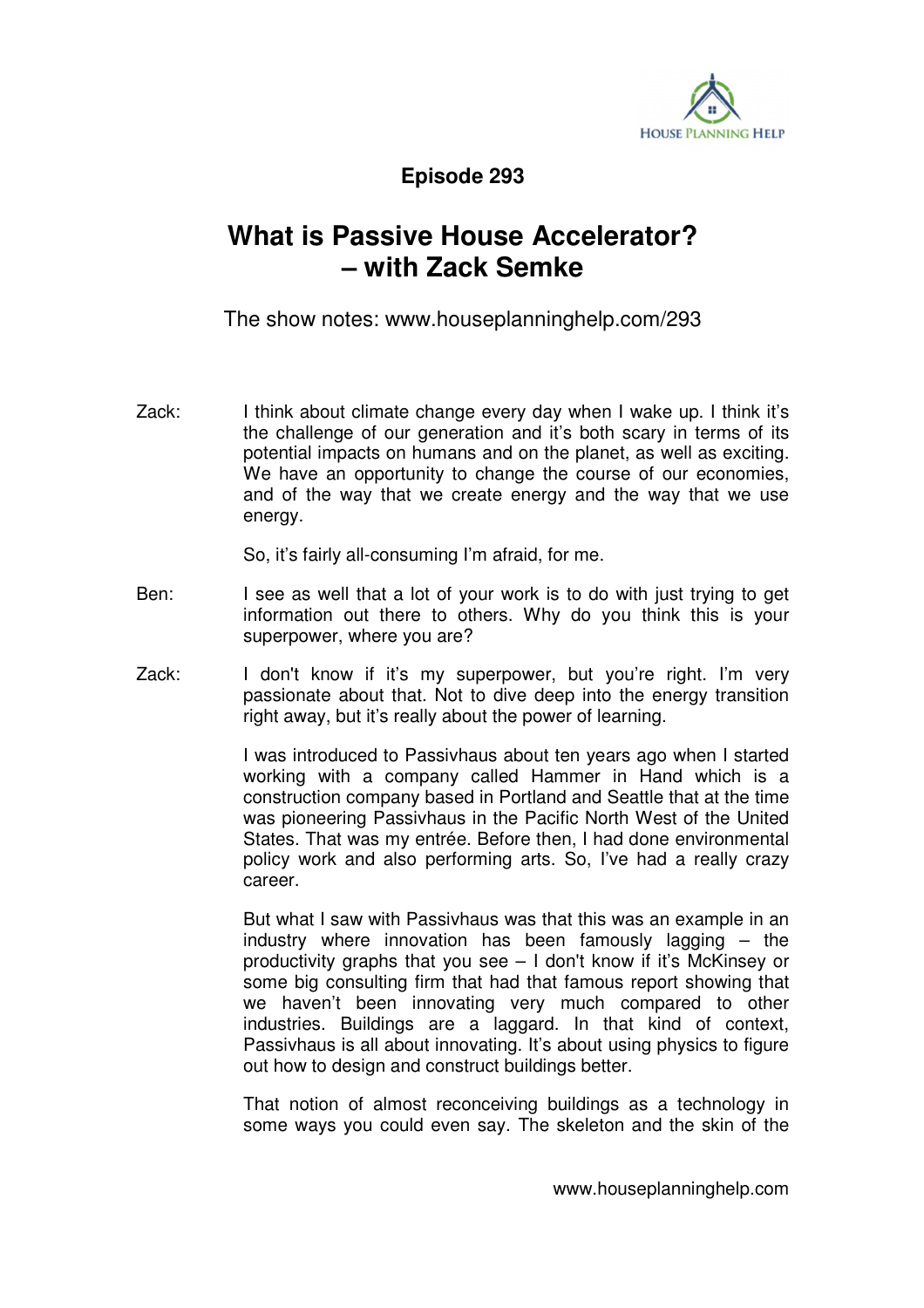

building, I mean. Not the twentieth century version of stuffing poorly performing buildings with a whole bunch of mechanical equipment in those buildings to make up for it. That's almost the story of modernism in architecture. Passivhaus says no, let's step back and take a look at the actual building itself and make sure that we're dialling that in as smartly as we can and optimising it for heat, moisture and cost.

 When you start conceiving of something as a technology then the power of learning becomes super important. So, I think probably a lot of listeners are aware of just the astonishing drop in cost of solar energy, of batteries, of wind. It's phenomenal. In the last ten years the cost of solar energy has gone down by a factor of five and now we're at a place in many parts of the world where it's actually cheaper to build a new solar energy production facility than it is to operate existing coal fired power plants. That's really powerful.

 The reason that has happened is what's called Wright's Law or sometimes Swanson's Law – basically, the Learning Curve Law. This applies to all technologies and it says that every time you double a technology, the learning that's involved, all the little micro innovations that happen all across the supply chain for that technology, the learning that's involved reduces the cost of that technology by some increment. And in solar energy it looks like that increment could be as high as thirty percent. So, every time we double the number of solar panels around the world, the cost of solar power goes down by thirty percent. So, it's driving mind blowing changes in cost.

 So, if that's true for that technology, we can apply the same principles to Passivhaus and buildings. We're probably not going to see that thirty percent reduction in cost but there's no doubt that as we get more experienced at doing Passivhaus, that we can drive the cost of these buildings down closer and closer to cost parity with conventional construction. Some even argue that we can get lower; I don't know if that's true. But that's why I'm so passionate about facilitating communication and flow of information between practitioners, policymakers, marketers and whoever it is because we want to accelerate this process as much as we can so that when a project happens in the UK and there are lessons learned from that project, we can see that learning being applied in Seattle for example. We can all have our shoulders to the flywheel, all as one global community.

Ben: Yes, it's one of the great things about the Passivhaus community, and I continue to learn. I don't get everything. I'm not one of the hugely technical people.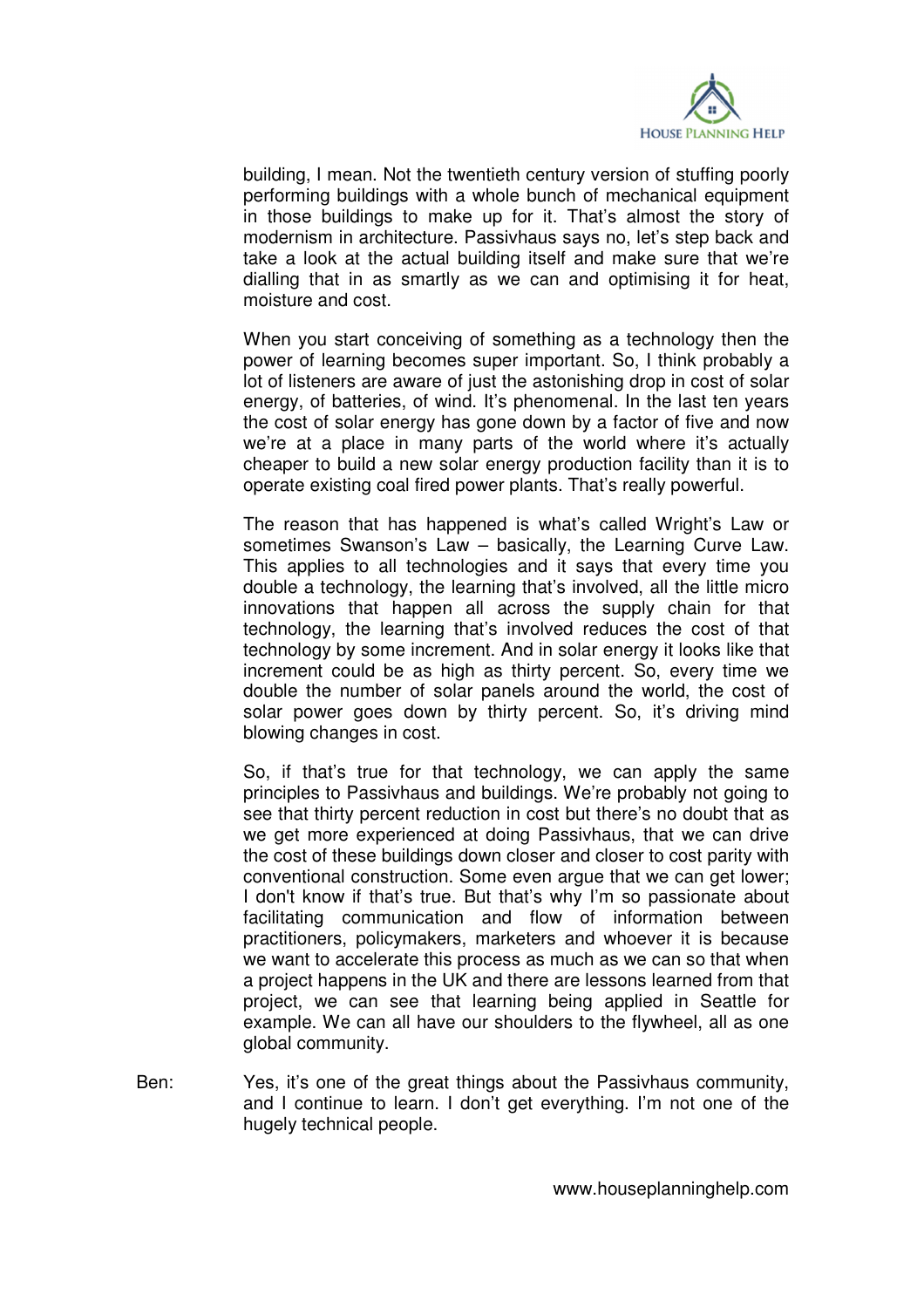

Zack: I'm right there with you.

- Ben: Good. Not just me. But I think what I really like is that so many buildings have been built in the past without thinking about the physics. And this just brings that together.
- Zack: It really does. I think that has been such a critically important contribution to the broader sustainability or green building movement, that the focus on understanding of physics and then also the development of tools like PHPP or WUFI Passive that help with the design of these buildings has meant that we know what we're getting.

 With some green buildings – I'm not going to name names – green building standards that are not Passivhaus, there's a performance gap. There's modelled performance that people expect but the actual performance on the ground or in the dirt can be much worse. And part of that is that a lot of these systems don't understand the role of thermal bridging. It's more rule of thumb stuff. I think that has been such a critically important contribution.

 I guess the other piece of that is that Passivhaus doesn't require a PhD or a tremendous amount of expertise in modelling. The tools are optimised in their complexity. They're not too complex and they're not too simplistic for the task. So, it's the right tool for the job.

- Ben: You talked already about going hand in hand with the clean energy and Passivhaus. If the costs do come down, what does that mean for the status quo? This may be a broader question here, but the fossil fuel industries, are they just going to sit back and say, 'this is a good idea'?
- Zack: No. Well, I think it depends. I do think you see some fossil fuel majors that are at least purporting to embrace the goals of the Paris Accord. Others are simply going bankrupt.

 I think that the beauty of this is the agency that it gives us as practitioners, as architects and designers and homeowners. Because really this is all about demand destruction. We need to destroy demand for fossil fuels. And when we are successful at destroying demand for fossil fuels then the price of oil and coal goes down. And if it goes down far enough then it simply becomes uneconomic for these companies to spend their time, energy and money extracting that resource. You get stranded assets.

 I think that the COVID experience this year has been a perfect example of that with tremendous demand destruction happening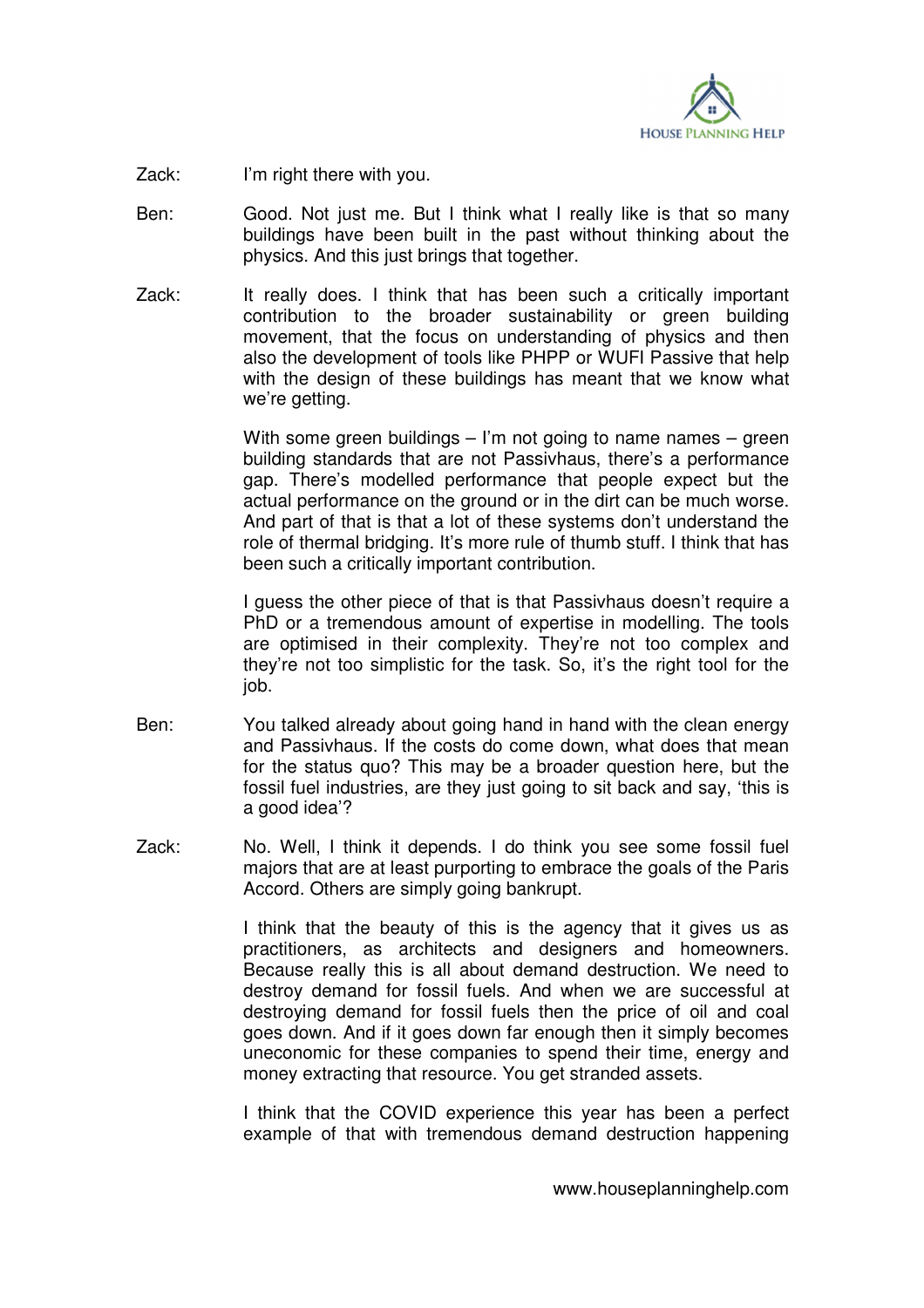

earlier this year as we all hunkered down and stopped travelling, and the price of oil actually going into negative territory, short-term oil futures going into negative territory. So, if you had a ship full of oil, you had to pay somebody to take it.

 So, yes, I think that we know there is a big struggle and there have been decades of misinformation coming from the fossil fuel industry, but I think that things feel like they're beginning to shift.

- Ben: Let's bring it back to our industry then. What's the landscape like where you are? It's one thing building a passivhaus, getting it, and your own business or your own company starts that journey. But is that happening all around you? You don't want to rush it and get it wrong is the other thing.
- Zack: That's a good point. I feel so impatient about the uptake of Passivhaus. That said, there are some really great examples of market-wide transformation going on.

 In Vancouver BC – I'm in Seattle so, it's just a couple of hundred miles away – there's an explosion of passivhaus happening thanks to enlightened public policy that is incentivising Passivhaus or net zero construction. Passivhaus has just taken off like crazy there.

 In the US, it's more of a patchwork. New York City is definitely a leader. They have a local law that will be imposing carbon emission restrictions on existing buildings. So, a huge proportion of the buildings in New York City will need to do deep energy retrofits. That's going to have a really big, accelerating impact on Passivhaus retrofits which is exciting.

 In Seattle, I've been involved in policy advocacy for years now. I think Seattle has an image for being a liberal, green town and that's true in some ways for sure, but the scalability discussion has not really taken hold. So, we have green building policies that at the top incentivise the Living Building Challenge, which is fantastic. But those incentives have not resulted in a broad uptake of living building design or construction among the development community.

 I submit that the reason for that is that it's expensive and harder to scale. The Living Building Challenge was never meant to be something that scaled up quickly. It was meant to be a challenge. It was meant to be like the moon-shot of green building. Passivhaus on the other hand is dialled in to be cost optimised.

 So, I think that as cities become actually serious about delivering on climate goals, they'll recognise that there is no other green building standard or approach that rivals Passivhaus on reducing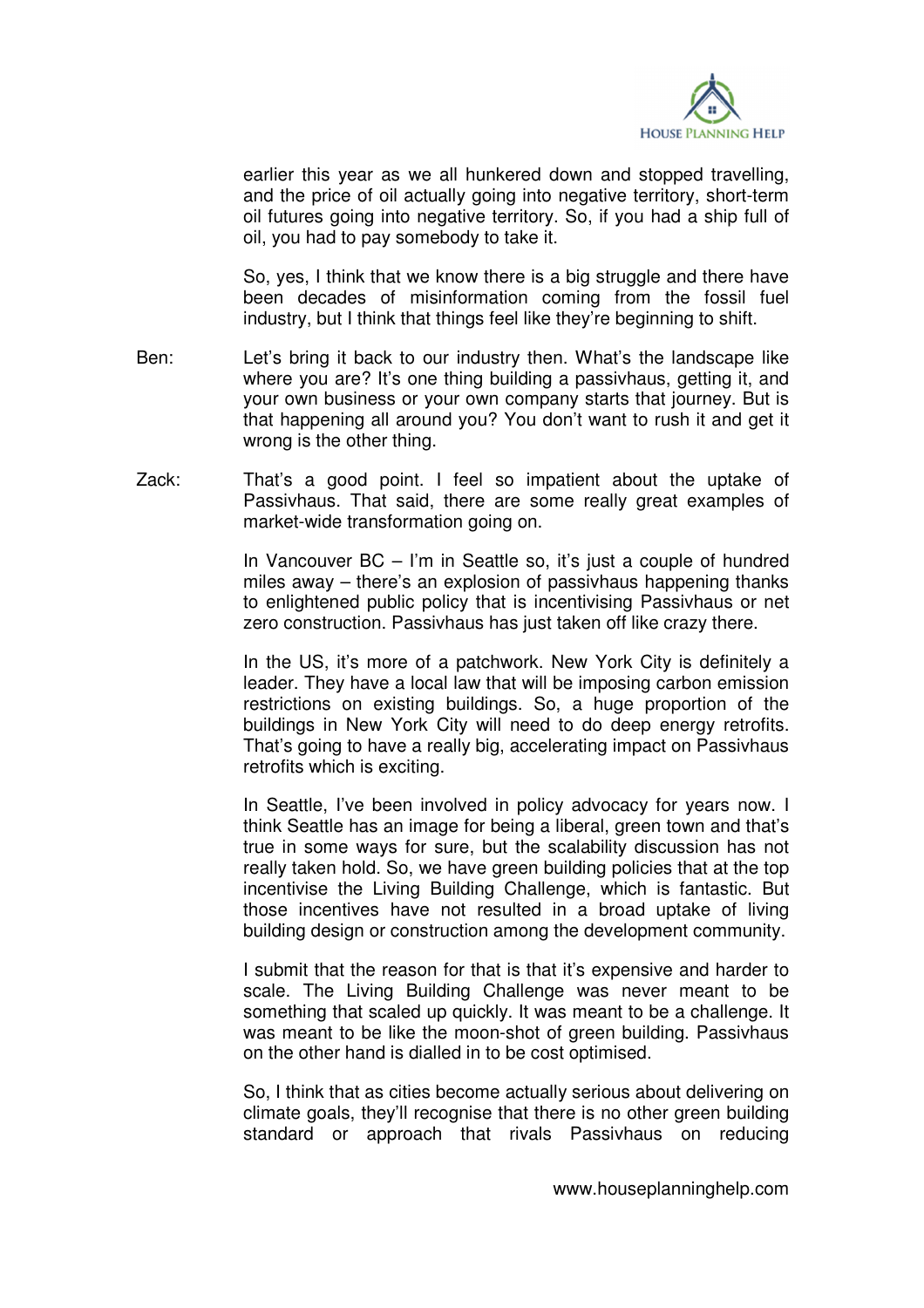

operational carbon emissions. So, I do think that there's going to be a wave of uptake.

 Interestingly, one of the hotspots of Passivhaus right now in the United States is for affordable multi-family buildings in Pennsylvania. The reason for that, is that the state affordable housing body, the Pennsylvania Housing Finance Agency, prioritises projects that are Passivhaus in their scoring of projects that are looking for funding. It doesn't cost the state anything to make that priority and developers can choose to include Passivhaus in their plans or not, but they know that if they do, they're going to get a competitive edge in getting funding. So, that's resulted in this wave of Passivhaus construction in Pennsylvania for affordable housing.

The thing that's pretty amazing about that  $-$  and I think this is partly due to the learning curve that I was talking about earlier and also partly due to the fact that this policy encourages project teams to make Passivhaus pencil at the very earliest stages of design – the story of integrated design in green building is that you need to do it early if you really want to harness the power of that process – the average construction cost of the Passivhaus proposals was onehundred-and-seventy-three dollars per square foot. The average cost of the conventional proposals was one-hundred-and-seventyfive dollars per square foot.

 So, the average cost of the Passivhaus proposals was actually lower than conventional buildings according to the PHFA data.

- Ben: And is that as well embracing things like simplicity of design?
- Zack: Exactly. Simplicity of design is key, thinking about when you invest in the envelope, it means that you can save on mechanical equipment. So, there's that cost optimisation thing that's going on.

 But I think that when you get to a place where Passivhaus is equally expensive or perhaps cheaper than conventional construction, it really becomes a no-brainer. Because when we're talking about affordable housing, we're also talking about providing healthy environments for occupants and lower energy bills, all the nonclimate action benefits of Passivhaus that are being equitably distributed. It's not that we're just slapping up cheap housing that has poor indoor air quality.

 In Pittsburgh, for example, there is still plenty of fossil fuel generated energy and pollution in the air. So, to be able to be in a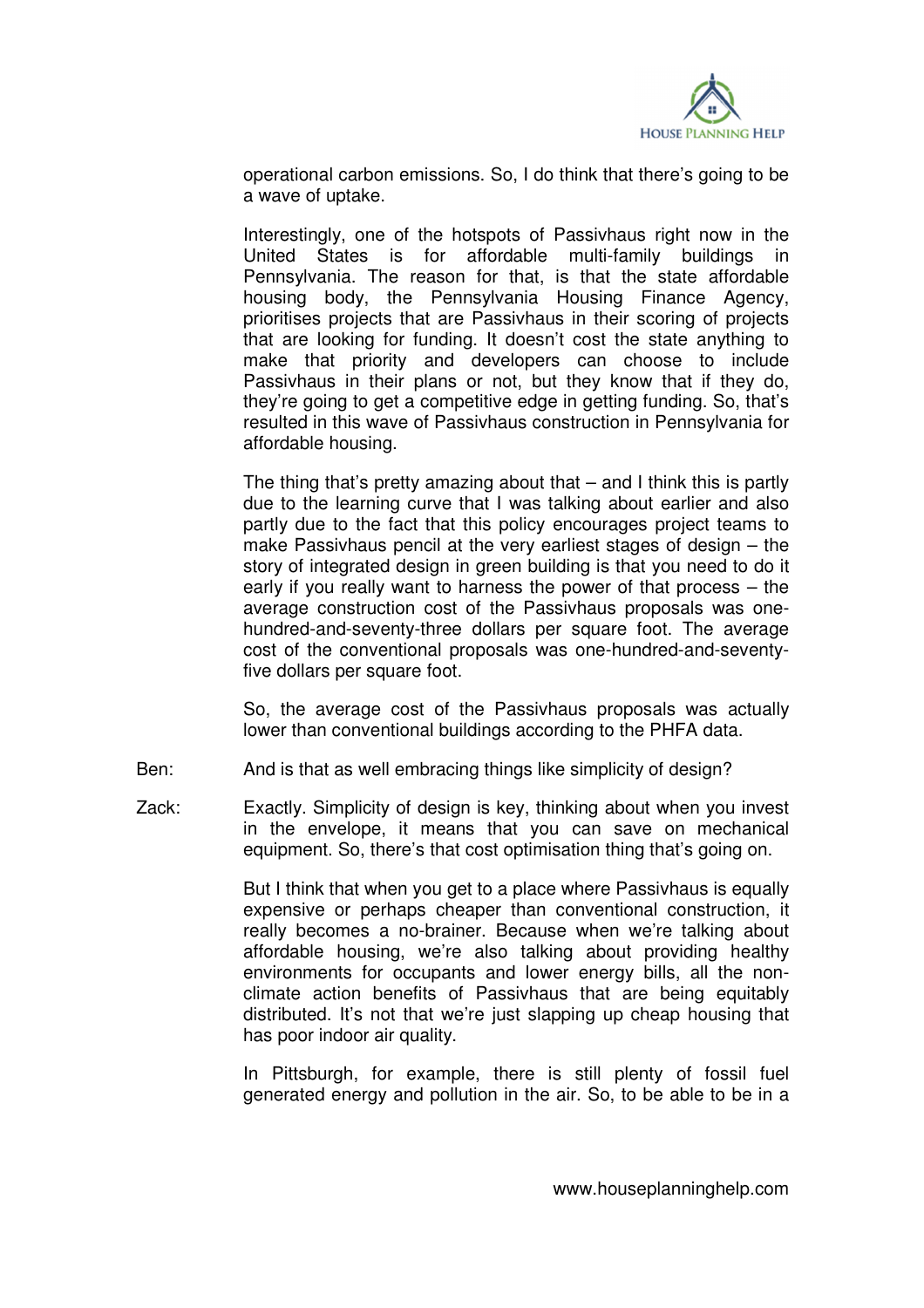

passivhaus means lower asthma rates, healthier kids, and all sorts of benefits.

 So, that's a shining example. There are other states that are following suit.

- Ben: You mentioned the Living Building Challenge a little while ago. One thing that I think is great about that is clearly the embodied carbon in those buildings. It may be taken to an extreme, but where you are, how important is the embodied carbon?
- Zack: It's incredibly important. Operational carbon is the first thing that we need to tackle in my view, but just like so many things in the climate action space, it's not an either/or conversation.

 It's so tempting to say this is the right way and this is not the right way. The fact is, we have to tackle operational carbon and embodied carbon as well. We're building a New York City every thirty or forty days or something for the next decades. There's so much construction going on. If we can't figure out how to reduce embodied carbon, then we're in trouble.

 Actually, the International Living Future Institute's Living Building Challenge is the moon-shot, but it also has a new zero carbon certification that is designed to be scalable and plays really nicely with Passivhaus. It's one of the first standards that's really starting to tackle embodied carbon, measuring of the embodied carbon of the building, looking at how to reduce that and offsetting it.

 The Passivhaus community is absolutely embracing embodied carbon as a challenge that we have to address. Whether that ends up being addressed directly in the certification is another question, but I do know that organisations like the Passivhaus Institute are dedicating some serious resources to researching embodied carbon and then thinking about tools to address it.

 One of the interesting contributions that organisations like PHI can make are dialling in the energy related embodied carbon calculations. So, really looking at, we're making these design decisions to make this project a passivhaus. How do we then look at the embodied carbon implications of those decisions and make sure that we are trending towards zero on that embodied carbon?

 So, it feels like this is very much in its early stages but what is interesting is that even though we don't know everything, we're far from knowing everything about the embodied carbon of materials and it's complicated, there are some basic moves around steel,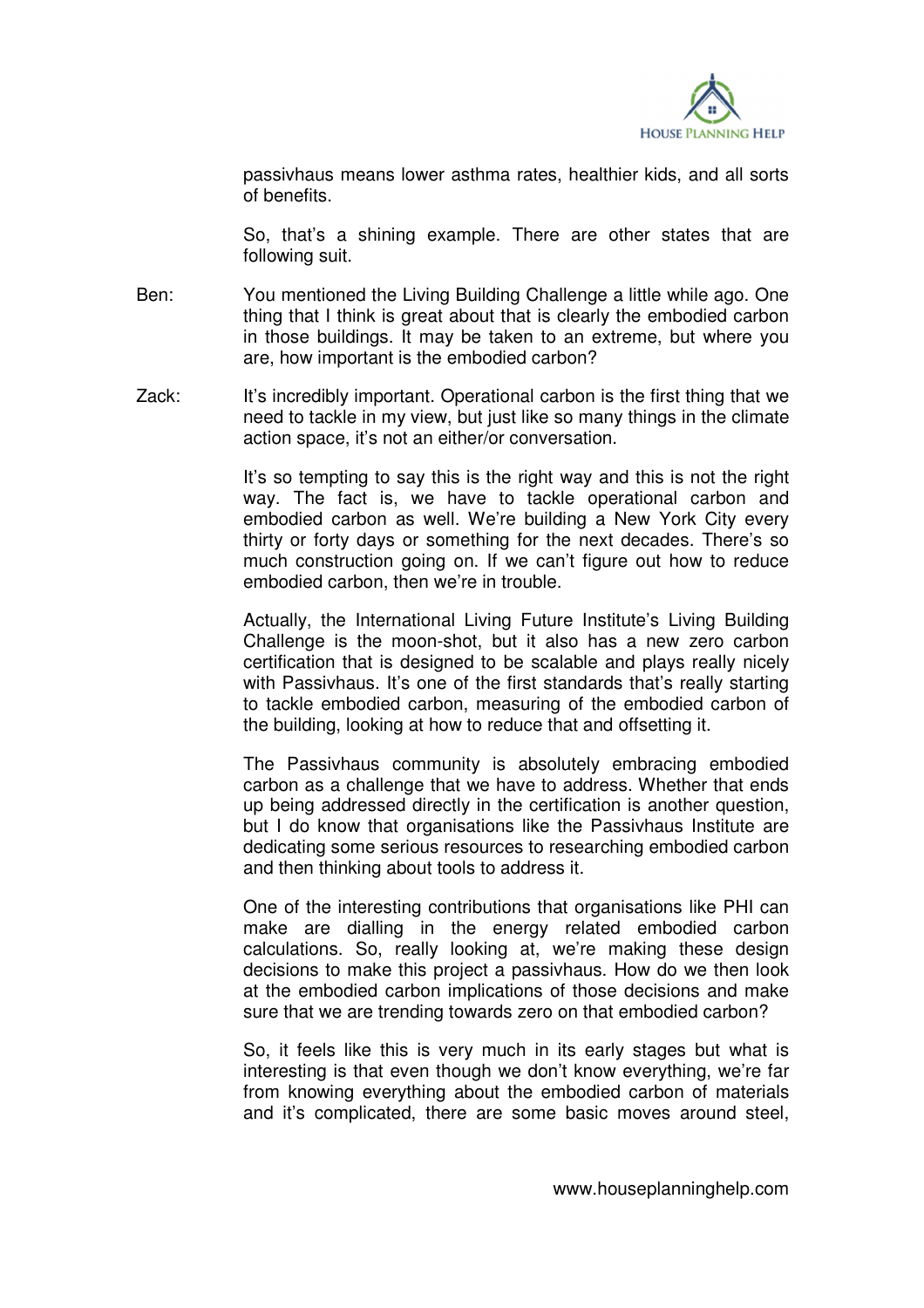

around the structure, and around concrete that sound like they can make a really big impact.

 So, some early insights already I think are helping designers really bring down the embodied carbon of their projects.

- Ben: I see it all coming together. It's got to all come together at some point. Just what you don't want to do is dilute all of the good stuff that you've got so far. That's the hard bit. And when all of these things come together – and this might be a question for you with the cost – the costs can go up then. So, how do you keep the costs down? Is it a matter of just doing it and then over time the costs will fall?
- Zack: I can't speak as much to embodied carbon in terms of cost. My suspicion is that a lot of this is simply asking the right questions. Huge progress can be made just by being somewhat informed about your decision-making around embodied carbon.

 In terms of the cost of Passivhaus, absolutely as we do more of it, the costs will go down. To me, that's part of the story of the Pennsylvania Housing Finance Agency. You hear the story told by project teams all the time. Like, 'my first passivhaus was ten percent more than my conventional projects, but my second one was five percent more'. You can see that trending down.

 Also, the whole supply chain for components. When Passivhaus was starting in the United States ten, fifteen years ago, triple pane windows were crazy expensive. That's changing. There are still issues where we're not able to get our hands on a small enough heat pump, but as that changes and as manufacturers also start doubling the number of Passivhaus sized heat pumps that they produce, the cost for them will go down.

 So, like any technology, it's proven that as we do this more, we get better at it and it becomes cheaper. For sure.

- Ben: Tell us about Passivhaus Accelerator and how that's going.
- Zack: It's a dream project for me. I feel so lucky. Michael Ingui, who is a well-known Passivhaus architect in Brooklyn, in Manhattan, it's his baby. He started the project a little over a year ago and I joined a year ago.

 The Accelerator is an open source global platform for sharing Passivhaus information and innovation. It's part aggregator of awesome content that others have created about Passivhaus. It's a community; every Wednesday we do a global Passivhaus Happy